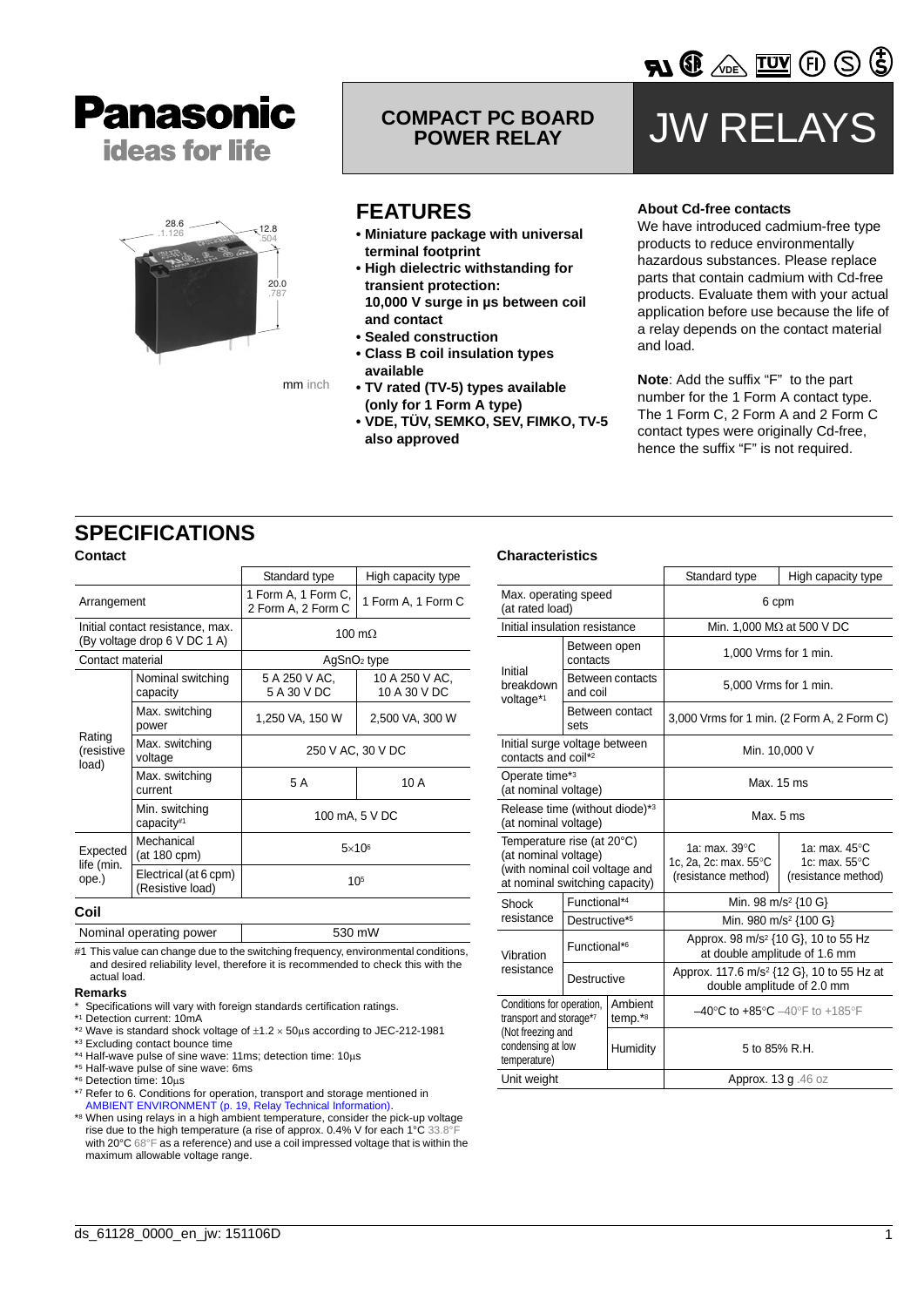## **TYPICAL APPLICATIONS**

- 1. Home appliances
- TV sets, VCR, Microwave ovens
- 2. Office machines Photocopiers, Vending machines
- 3. Industrial equipment NC machines, Robots, Temperature controllers

| <b>ORDERING INFORMATION</b>                                                                |                                                                  |                            |                                 |                                                               |                                 |                                                                                                                                          |  |  |  |
|--------------------------------------------------------------------------------------------|------------------------------------------------------------------|----------------------------|---------------------------------|---------------------------------------------------------------|---------------------------------|------------------------------------------------------------------------------------------------------------------------------------------|--|--|--|
| B<br>F<br>Ex. JW<br>S<br>N<br>DC <sub>5</sub> V<br>$\overline{\phantom{0}}$<br>-<br>$\sim$ |                                                                  |                            |                                 |                                                               |                                 |                                                                                                                                          |  |  |  |
|                                                                                            |                                                                  |                            |                                 |                                                               |                                 |                                                                                                                                          |  |  |  |
| Contact<br>arrangement                                                                     | Contact capacity                                                 | Protective<br>construction | Pick-up<br>voltage              | Coil insulation<br>class                                      | Coil voltage                    | Contact material                                                                                                                         |  |  |  |
| 1: 1 Form $C$<br>1a: 1 Form A<br>2: 2 Form C<br>2a: 2 Form A                               | Nil: Standard<br>(5 A)<br>F: High capacity<br>$(10 \text{ A})^*$ | S: Sealed type             | N: 70% of<br>nominal<br>voltage | Nil: Class E<br>insulation<br><b>B:</b> Class B<br>insulation | DC 5, 6, 9, 12,<br>18, 24, 48 V | $\bullet$ AgSnO <sub>2</sub> type<br>F: 1a (Standard/High capacity)<br>Nil: 1c (Standard/High capacity),<br>2a (Standard), 2c (Standard) |  |  |  |

\*Only for 1 Form A and 1 Form C type

UL/CSA, VDE, SEMKO, FIMKO, SEV approved type is standard.

Notes: 1. When ordering TV rated (TV-5) types, add suffix-TV (available only for 1 Form A type).

2. Standard packing: Carton: 100 pcs. Case: 500 pcs.

3. Please inquire about the previous products (Cadmium containing parts).

### **TYPES**

#### **Standard (5A) types**

| Contact arrangement | Coil voltage, V DC | Part No.                                                                                        | Contact arrangement | Coil voltage, V DC | Part No.     |
|---------------------|--------------------|-------------------------------------------------------------------------------------------------|---------------------|--------------------|--------------|
|                     | 5                  | JW1aSN-DC5V-F                                                                                   |                     | 5                  | JW2aSN-DC5V  |
|                     | 6                  | JW1aSN-DC6V-F                                                                                   |                     | 6                  | JW2aSN-DC6V  |
|                     | 9                  | JW1aSN-DC9V-F                                                                                   |                     | 9                  | JW2aSN-DC9V  |
| 1 Form A            | 12                 | JW1aSN-DC12V-F                                                                                  | 2 Form A            | 12                 | JW2aSN-DC12V |
|                     | 18                 | JW1aSN-DC18V-F                                                                                  |                     | 18                 | JW2aSN-DC18V |
|                     | 24                 | JW1aSN-DC24V-F                                                                                  |                     | 24                 | JW2aSN-DC24V |
|                     | 48                 | JW1aSN-DC48V-F                                                                                  |                     | 48                 | JW2aSN-DC48V |
|                     | 5                  | JW1SN-DC5V<br>JW1SN-DC6V<br>JW1SN-DC9V<br>JW1SN-DC12V<br>2 Form C<br>JW1SN-DC18V<br>JW1SN-DC24V |                     | 5                  | JW2SN-DC5V   |
|                     | 6                  |                                                                                                 |                     | 6                  | JW2SN-DC6V   |
|                     | 9                  |                                                                                                 |                     | 9                  | JW2SN-DC9V   |
| 1 Form C            | 12                 |                                                                                                 |                     | 12                 | JW2SN-DC12V  |
|                     | 18                 |                                                                                                 |                     | 18                 | JW2SN-DC18V  |
|                     | 24                 |                                                                                                 |                     | 24                 | JW2SN-DC24V  |
|                     | 48                 | JW1SN-DC48V                                                                                     |                     | 48                 | JW2SN-DC48V  |

#### **High capacity (10 A) types**

| Contact arrangement | Coil voltage, V DC | Part No.        | Contact arrangement | Coil voltage, V DC | Part No.     |
|---------------------|--------------------|-----------------|---------------------|--------------------|--------------|
| I Form A            |                    | JW1aFSN-DC5V-F  |                     |                    | JW1FSN-DC5V  |
|                     |                    | JW1aFSN-DC6V-F  |                     |                    | JW1FSN-DC6V  |
|                     |                    | JW1aFSN-DC9V-F  |                     |                    | JW1FSN-DC9V  |
|                     | 12                 | JW1aFSN-DC12V-F | 1 Form C            | 12                 | JW1FSN-DC12V |
|                     | 18                 | JW1aFSN-DC18V-F |                     | 18                 | JW1FSN-DC18V |
|                     | 24                 | JW1aFSN-DC24V-F |                     | 24                 | JW1FSN-DC24V |
|                     | 48                 | JW1aFSN-DC48V-F |                     | 48                 | JW1FSN-DC48V |

### **COIL DATA (at 20**°**C 68**°**F)**

| Nominal voltage,<br>V DC | Pick-up voltage,<br>$V$ DC (max.)<br>(Initial) | Drop-out voltage,<br>V DC (min.)<br>(Initial) | Nominal operating<br>current, mA<br>$(\pm 10\%)$ | Coil resistance,<br>W<br>$(\pm 10\%)$ | Nominal operating<br>power, mW | Max. allowable<br>voltage                                                        |
|--------------------------|------------------------------------------------|-----------------------------------------------|--------------------------------------------------|---------------------------------------|--------------------------------|----------------------------------------------------------------------------------|
|                          | 3.5                                            | 0.5                                           | 106                                              | 47                                    |                                | 130% V of<br>Nominal Voltage<br>(at 60 $\degree$ C 140 $\degree$ F)<br>120% V of |
| 6                        | 4.2                                            | 0.6                                           | 88                                               | 68                                    |                                |                                                                                  |
| 9                        | 6.3                                            | 0.9                                           | 58                                               | 155                                   | 530                            |                                                                                  |
| 12                       | 8.4                                            | 1.2                                           | 44                                               | 270                                   |                                |                                                                                  |
| 18                       | 12.6                                           | 1.8                                           | 29                                               | 611                                   |                                |                                                                                  |
| 24                       | 16.8                                           | 2.4                                           | 22                                               | 1.100                                 |                                | Nominal Voltage<br>(at 85 $\degree$ C 185 $\degree$ F)                           |
| 48                       | 33.6                                           | 4.8                                           |                                                  | 4,400                                 |                                |                                                                                  |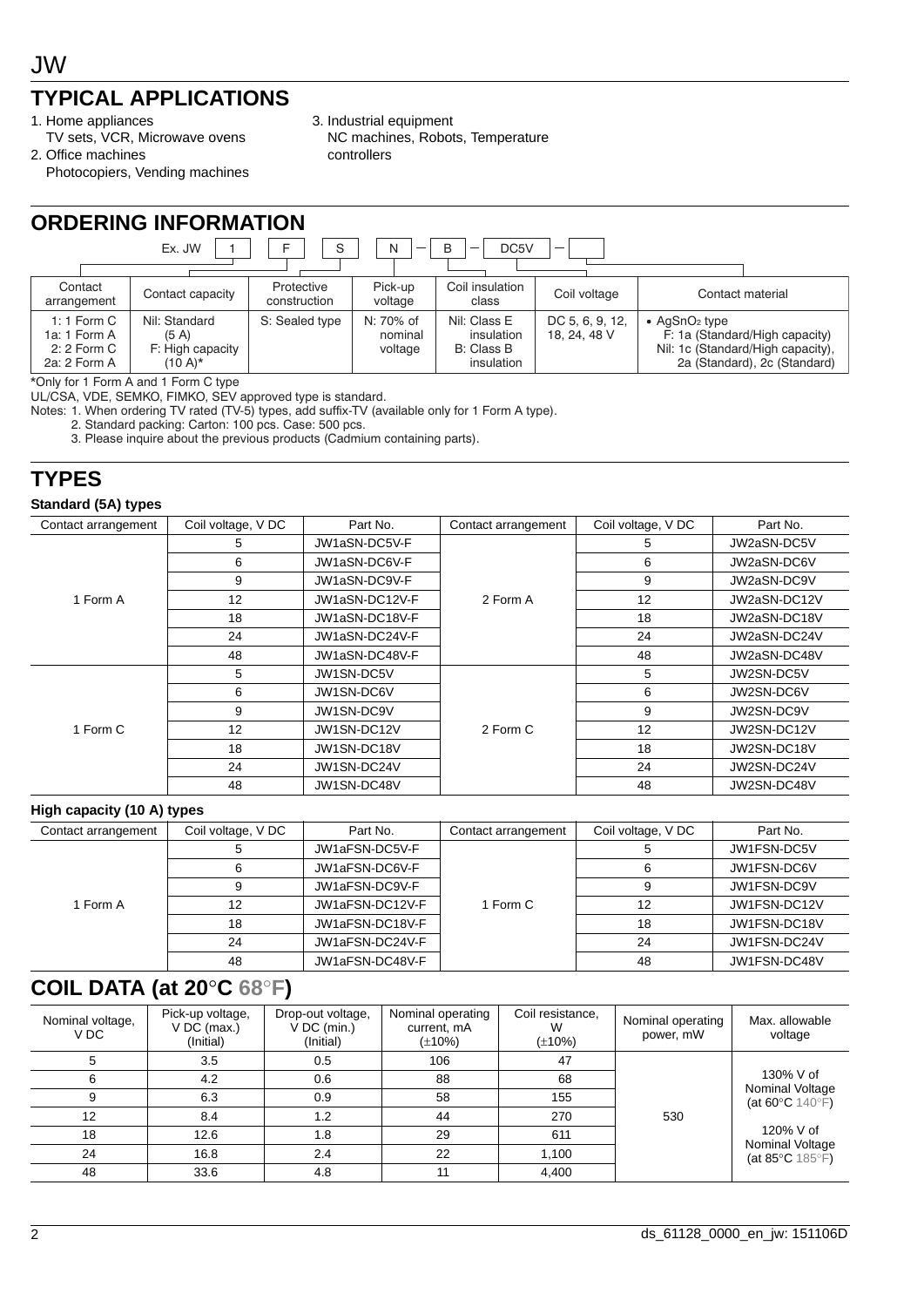

### **REFERENCE DATA**

1-(1). Maximum operating power 1 Form A Standard (5 A) type



1-(2). Maximum operating power 1 Form A High Capacity (10 A) type



1-(3). Maximum operating power 1 Form C Standard (5 A) type

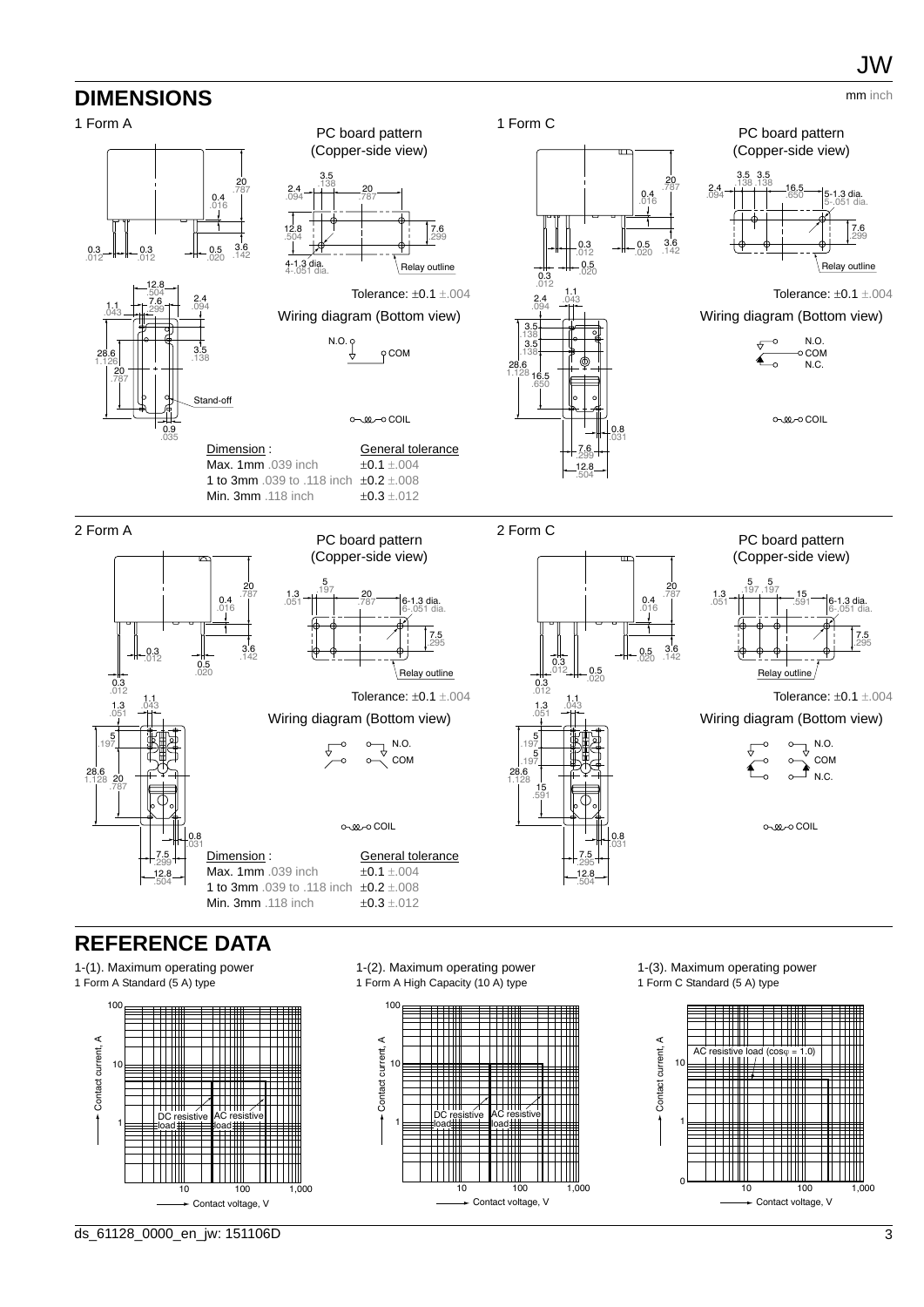